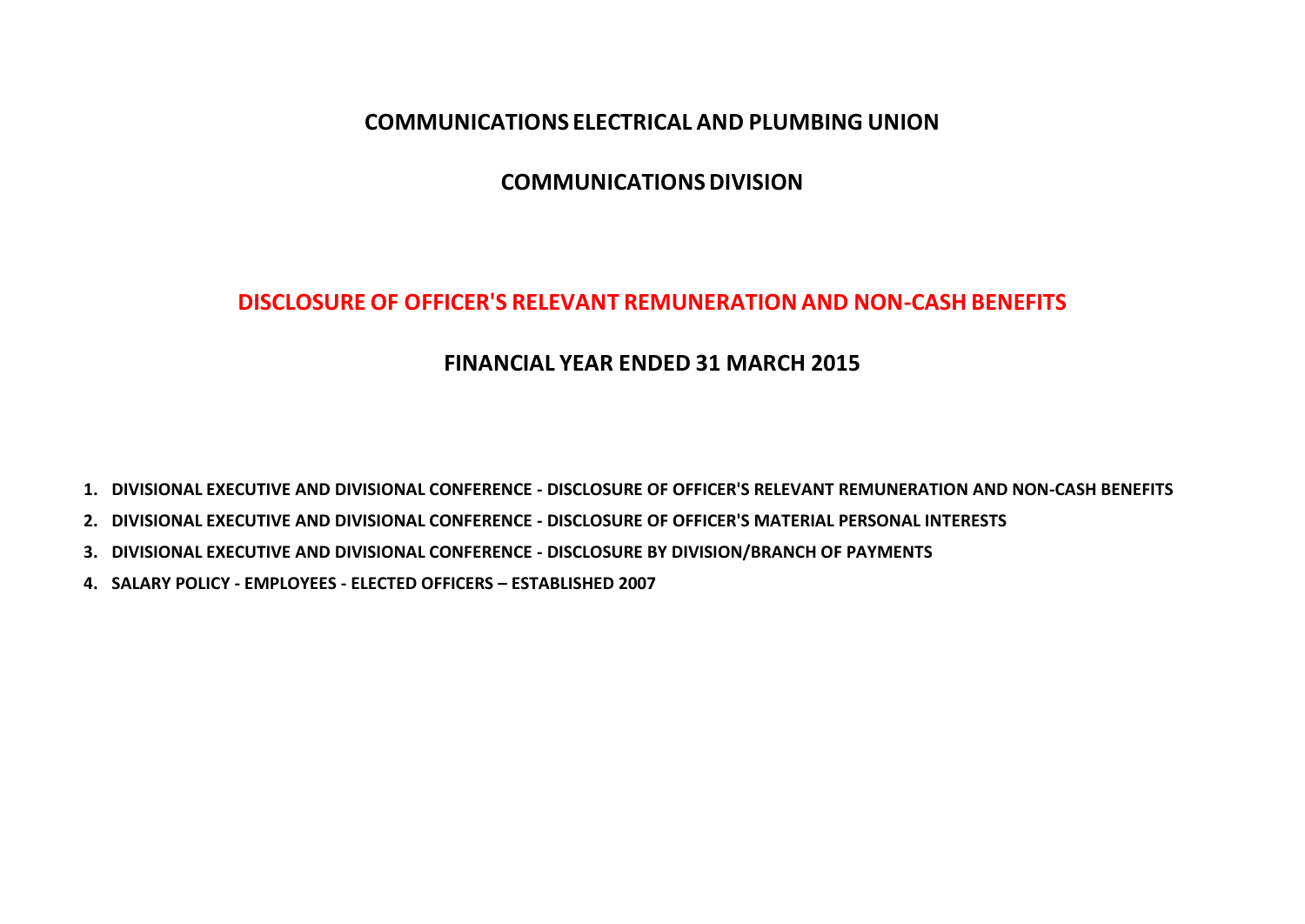## **1. COMMUNICATIONS DIVISION - DIVISIONAL EXECUTIVE AND DIVISIONAL CONFERENCE**

| DE/DC<br><b>Member</b>       | <b>Position</b>                           | <b>Salary</b> | Leave<br>Loading | <b>Super</b> | <b>Board</b><br><b>Fees</b> | <b>Super for</b><br>board office | <b>Allowance</b> | <b>Parking</b><br><b>Benefit</b> | Car<br><b>Allowance</b> | <b>Total</b> | <b>Benefits</b> |
|------------------------------|-------------------------------------------|---------------|------------------|--------------|-----------------------------|----------------------------------|------------------|----------------------------------|-------------------------|--------------|-----------------|
| Dan Dwyer                    | Divisional Secretary                      | \$156,076.45  | \$1,648.00       | \$27,829.48  | nil                         | Not disclosed                    | \$22,312.00      |                                  |                         | \$207,865.93 | car             |
| Ken Hardisty                 | Div. Asst. Secretary<br>NSW Branch        | \$117,633.18  | \$1,648.00       | \$20,277.80  | nil                         |                                  | \$4,116.69       | \$2,015.00                       | \$9,367.82              | \$155,058.49 | nil             |
| Jim Metcher                  | Secretary                                 | \$129,518.85  |                  | \$19,486.77  | nill                        | \$1,311.00                       |                  |                                  |                         | \$150,316.62 | car             |
| Martin O'Nea                 | Div. Asst. Secretary                      | \$115,390.77  | \$1,648.00       | \$19,896.58  | nil                         |                                  | \$9,298.00       |                                  |                         | \$146,233.35 | car             |
| Phil Hughes<br>Graham        | <b>Qld Branch Secretary</b>               | \$118,574.00  |                  | \$19,407.30  | nil                         |                                  | \$812.00         |                                  |                         | \$138,793.30 | car             |
| Lorrain                      | SA Branch Secretary                       | \$116,187.00  | \$1,898.14       | 19751.9*     | nil                         |                                  |                  |                                  |                         | \$137,837.04 | car             |
| <b>Barry McVee</b>           | WA Branch Secretary<br>NSW Branch         | \$113,009.97  |                  | \$18,638.66  | nil                         |                                  |                  |                                  |                         | \$131,648.63 | car             |
| Alex Jansen                  | Secretary                                 | \$110,992.49  |                  | \$18,618.00  | nil                         |                                  | \$393.00         |                                  |                         | \$130,003.49 | nil             |
| Peter Miller                 | Tas. Branch Secretary                     | \$109,518*    |                  | $$18,618*$   | nil                         |                                  |                  |                                  |                         | \$128,136*   | car             |
| Shane Murphy                 | <b>NSW Asst. Secretary</b>                | \$108,521.00  |                  | \$17,115.60  | nil                         |                                  |                  |                                  |                         | \$125,636.60 | car             |
| John O'Donnell               | WA Branch President                       | \$107,752.29  |                  | \$17,071.94  | nil                         |                                  | \$557.18         |                                  |                         | \$125,381.41 | car             |
| Geoff Taylor                 | Qld Branch President<br>Vic Branch Asst   | \$106,239.00  |                  | \$17,802.81  | nil                         |                                  | \$266.85         |                                  |                         | \$124,308.66 | car             |
| John Ellery<br>Steve         | Secret                                    | \$97,100.00   |                  | \$25,429.00  | nil                         |                                  | \$306.25         |                                  |                         | \$122,835.25 | nil             |
| Butterworth                  | SA Branch President                       | \$103,476.89  | \$1,741.20       | \$17,591.07  | nil                         |                                  |                  |                                  |                         | $$117,541*$  | car             |
| Gil Enzon                    | <b>NSW Organiser</b>                      | \$97,012.30   |                  | \$15,737.64  | nil                         |                                  |                  |                                  |                         | \$112,749.94 | car             |
| Cameron Bird                 | <b>Qld Branch Employee</b>                | \$96,317.00   |                  | \$16,045.74  | nil                         |                                  | \$200.00         |                                  |                         | \$112,362.74 | car             |
| Sue Riley                    | Vic Industrial Officer                    | \$73,371.00   |                  | \$15,082.00  | \$1,500.00                  |                                  |                  |                                  |                         | \$89,953.00  | car             |
| Len Cooper                   | Vic Branch Secretary                      | \$68,288.00   |                  | \$17,844.00  | \$3,000.00                  |                                  | \$552.00         |                                  |                         | \$89,684.00  | nil             |
| Joan Doyle                   | Vic Branch Secretary                      | \$72,554.00   |                  | \$10,145.00  | nil                         |                                  | \$306.25         |                                  |                         | \$83,005.25  | car             |
| Val Butler                   | Vic Industrial Officer<br>Divisional Vice | \$64,164.00   |                  | \$8,973.00   | nil                         |                                  |                  |                                  |                         | \$73,137.00  | car             |
| Mario Royeca                 | President                                 | nill          |                  |              | \$1,500.00                  |                                  |                  |                                  |                         | \$1,500.00   | nil             |
| Paul Lightfoot<br>Maureen    | Vic DC member                             | nil           |                  | nil          | nil                         |                                  |                  |                                  |                         | nil          | nil             |
| Parker                       | Vic DE Member                             | nil           |                  | nil          | nil                         |                                  |                  |                                  |                         | nil          | nil             |
| Anthony Veal                 | Vic DC Member                             | nil           |                  | nil          | nil                         |                                  |                  |                                  |                         | nil          | nil             |
| <b>Bill Fogarty</b><br>Debra | Vic DE/DC Member                          | nil           |                  | nil          | nil                         |                                  |                  |                                  |                         | nil          | nil             |
| McDowell<br>Dharmpal         | NSW DE/DC Member                          | nil           |                  | nil          | nil                         |                                  |                  |                                  |                         | nil          | nil             |
| Singh                        | <b>NSW DC Member</b>                      | nil           |                  | nil          | nil                         |                                  |                  |                                  |                         | nil          | nil             |
| Don Watson                   | <b>NSW DC Member</b>                      | nil           |                  | nil          | nil                         |                                  |                  |                                  |                         | nil          | nil             |
| Greg Colbeck                 | Tas DE/DC Member                          | nil           |                  | nil          | nil                         |                                  |                  |                                  |                         | nil          | nil             |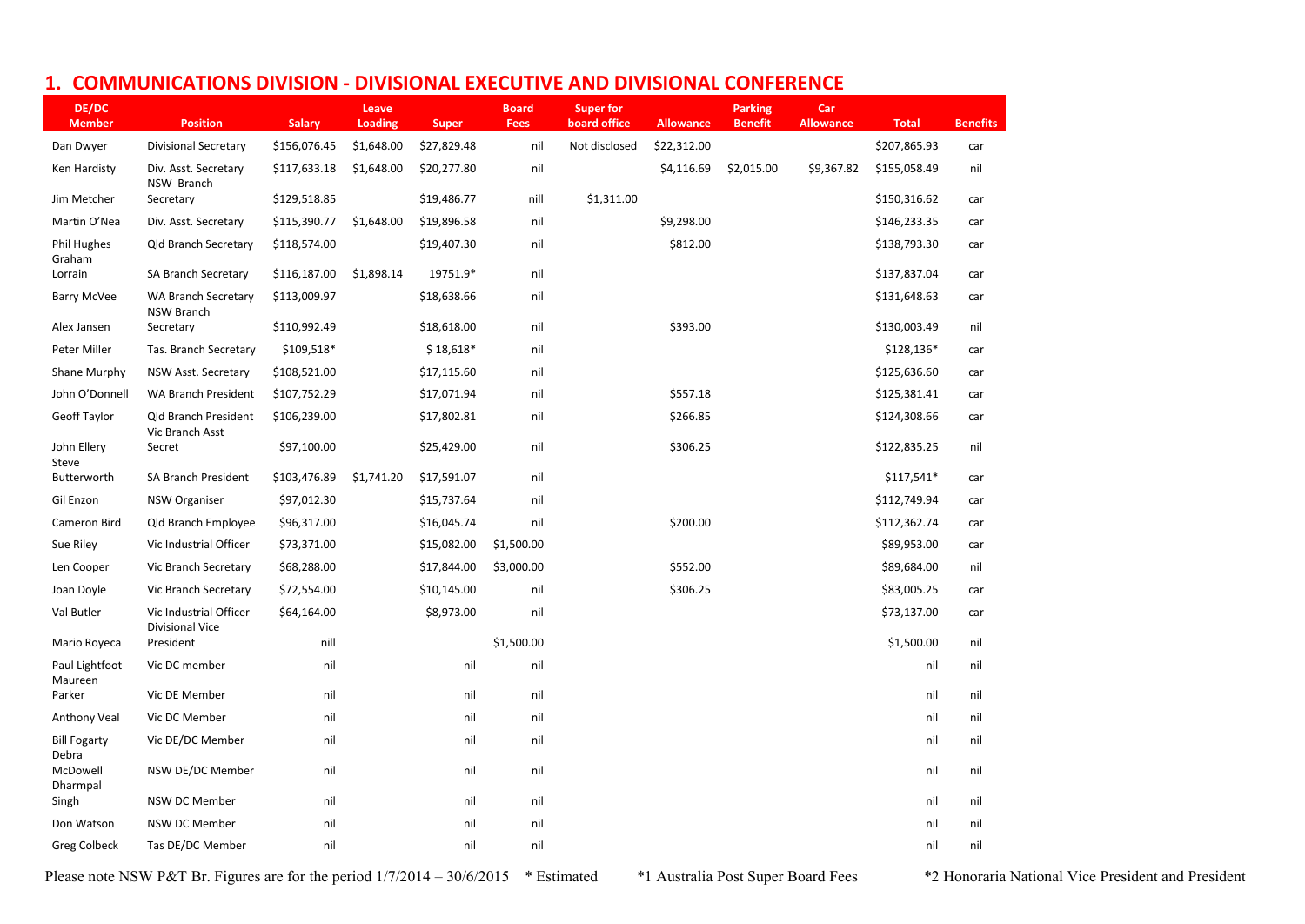### **2. DISCLOSURE OF OFFICER'S MATERIAL PERSONAL INTERESTS - FINANCIAL YEAR ENDED 31 MARCH 2014**

#### **COMMUNICATIONS DIVISION - DIVISIONAL EXECUTIVE AND DIVISIONAL CONFERENCE**

No Divisional Conference or Divisional Executive member has made a disclosure

### **3. DISCLOSURE BY DIVISION/BRANCH OF PAYMENTS - FINANCIAL YEAR ENDED 31 MARCH 2014**

No Divisional Conference or Divisional Executive member has made a disclosure